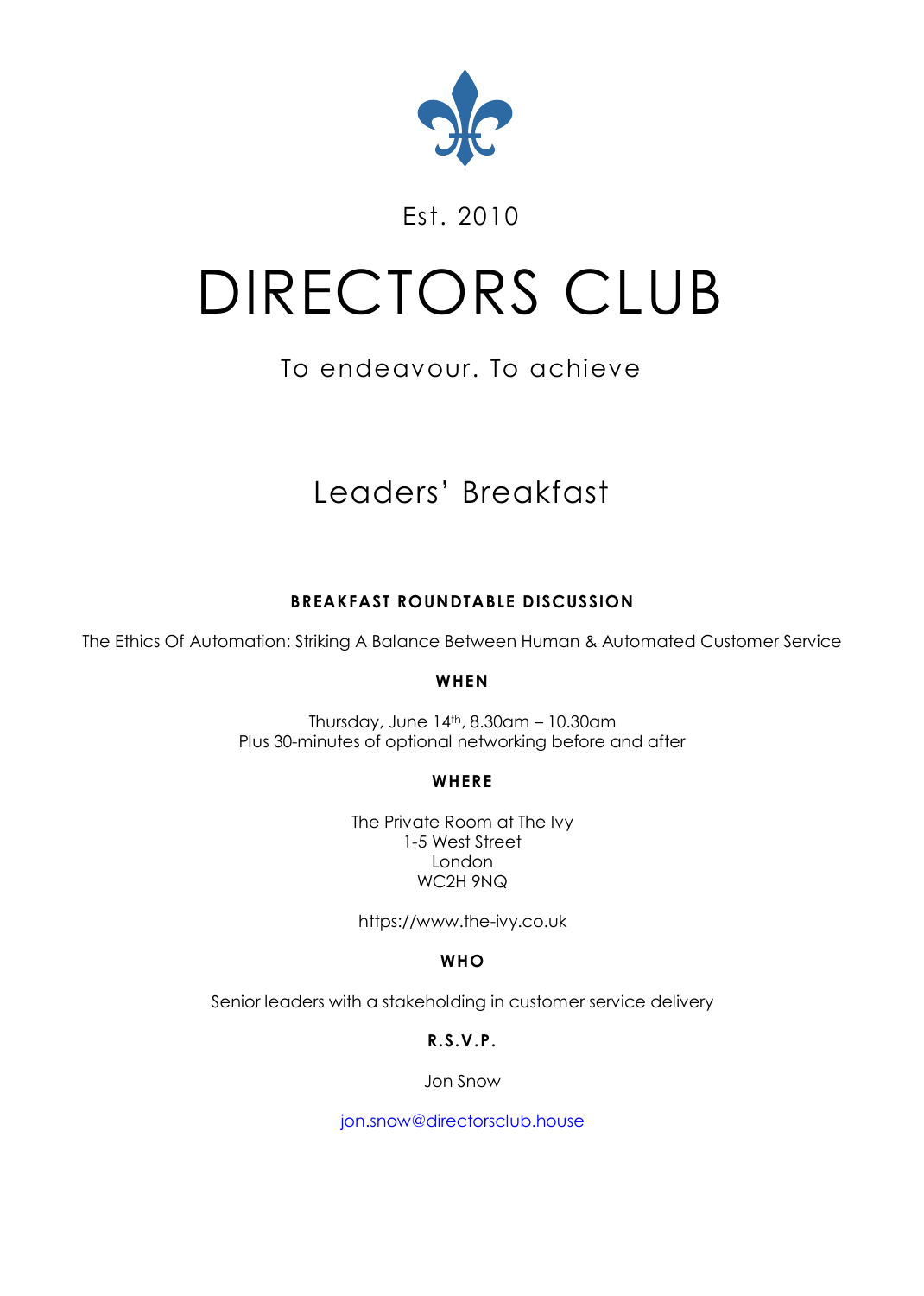

#### **INVITATION**

You are cordially invited to attend a **Directors' Club United Kingdom** breakfast gathering of industry leaders with a stakeholding in customer service delivery.

**Date:** Thursday, June 14th

**Time:** 8.30am – 10.30am, plus 30-minutes of optional networking before and after

**Venue:** The Ivy, Soho, London [\(https://www.the-ivy.co.uk\)](https://www.the-ivy.co.uk/)

**Roundtable Discussion:** Jon Snow, Directors' Club founder and chair, will facilitate a roundtable discussion titled:

*The Ethics Of Automation: Striking A Balance Between Human & Automated Customer Service*

**Who:** Leaders from across the business verticals and from roles including customer service, customer contact, customer experience, customer insight, customer operations, digital, transformation and change.

There is **no charge**; you are invited as our guest.

#### **R.S.V.P.**

If you'd like to accept this invitation, please email [jon.snow@directorsclub.house](mailto:jon.snow@directorsclub.house)

We have limited capacity; please confirm your attendance ASAP to avoid disappointment.

#### **DISCUSSION OVERVIEW**

Introducing or scaling AI-powered automation as a new channel for customer service delivery, offers organisations opportunities to cut the cost-to-serve, while improving customer experience through greater convenience, availability and accuracy.

However, automated service delivery is not appropriate for all customers, in all circumstances, and at all times.

Ethical considerations – both voluntary and regulation-imposed – require organisations to understand how to **strike a balance** between maximising the opportunities offered by a shift to automated channels and maintaining service accessibility and availability for all customer segments.

Jon Snow will moderate a roundtable discussion that will first, identify the **key ethical issues** that require consideration when planning or scaling automated customer service channels. The participants will then debate how to go about **striking the balance** between human and automated service delivery.

#### **BREAKFAST**

Throughout the event you'll be served tea, coffee, juices and The Ivy's signature breakfast canapés.

#### **SPONSOR**

This gathering is supported by Genesys, helping companies create exceptional experiences for lasting relationships. See [http://www.genesys.com/uk/about.](http://www.genesys.com/uk/about)